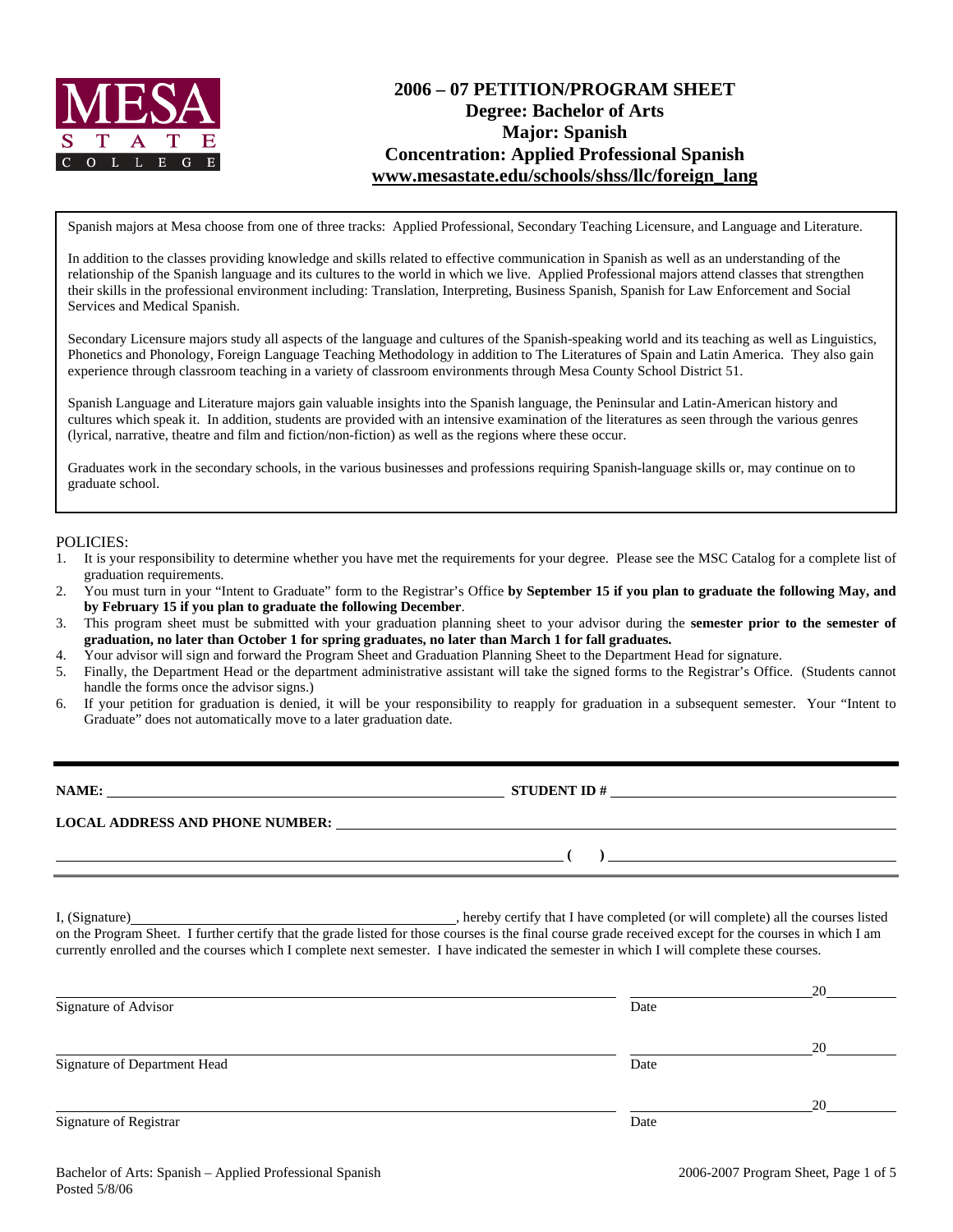- Must earn 120 semester hours and meet the academic residency requirements to earn a baccalaureate degree at Mesa State College.
- Must earn a minimum of 40 semester hours in upper division courses (i.e., 300-level and 400-level courses).
- A cumulative grade point average of 2.0 or higher must be maintained for all courses taken and for all courses in the major.
- When filling out this program sheet a course can only be used once, i.e., no double counting is allowed between categories.
- Excess KINA/HPWE courses beyond the two required and pre-collegiate courses (usually numbered below 100) cannot be used for graduation. • All degree requirements must be completed as described. Any exceptions or substitutions must be recommended in advance by the faculty advisor and approved by the Department Head.
- It is recommended that students work closely with a faculty advisor when selecting courses and scheduling classes prior to registration.
- Students are required to participate in exit examinations or other programs deemed necessary to comply with the college accountability requirement.

General Education Requirements (Minimum of 33 semester hours) See the M.S.C. catalog for the list of courses that meet the general education categories.

| Trns/Subs<br>Credit<br>Course<br>Grade<br>Term<br>No.<br>Year<br>English: ENGL 111 and 112 (6 semester hours, must receive a grade<br>of "C" or higher, must be completed by the time the student has 60<br>semester hours.)<br>*ENGL<br>*ENGL<br>*ENGL 129, Honors English, may be substituted for ENGL 111 and ENGL<br>112. Must earn a grade of "C" or better. May need to take additional electives. | Trns/Subs<br>Credit<br>Course<br>No.<br>Grade<br>Term<br>Year<br>Social and Behavioral Sciences: (6 Semester Hours)<br>Fine Arts: (3 semester hours)                                                                                                                                                                                                                              |
|----------------------------------------------------------------------------------------------------------------------------------------------------------------------------------------------------------------------------------------------------------------------------------------------------------------------------------------------------------------------------------------------------------|-----------------------------------------------------------------------------------------------------------------------------------------------------------------------------------------------------------------------------------------------------------------------------------------------------------------------------------------------------------------------------------|
| Math: MATH 110 or higher (3 semester hours, must receive a grade<br>of "C" or better, must be completed by the time the student has 60<br>semester hours.)<br><b>MATH</b>                                                                                                                                                                                                                                | Natural Sciences: (6 semester hours)<br>(At least one course must include a lab)                                                                                                                                                                                                                                                                                                  |
| <b>Humanities:</b> (6 semester hours)                                                                                                                                                                                                                                                                                                                                                                    | <b>Applied Studies:</b> (3 semester hours)                                                                                                                                                                                                                                                                                                                                        |
| Other Requirements (9 semester hours)                                                                                                                                                                                                                                                                                                                                                                    |                                                                                                                                                                                                                                                                                                                                                                                   |
| Kinesiology: (3 Semester Hours)<br>Trns/Subs<br>Course<br><u>No.</u><br>Credit<br>Grade<br>Term<br>Year<br>KINE/HPWA<br>100<br>$\mathbf{1}$<br><b>KINA/HPWE</b><br><b>KINA/HPWE</b><br>See the M.S.C. catalog for the list of approved KINA/HPWE/Selected DANC<br>courses.                                                                                                                               | <b>Bachelor of Arts Degree Distinction:</b> (6 semester hours)<br>(Two consecutive classes in the same foreign language.)<br>Course<br>Credit<br>Trns/Subs<br>No.<br>Grade<br>Term<br>Year<br>$\frac{3}{2}$<br>*FLA<br>$\mathfrak{Z}$<br>*FLA<br>* FLAS 111 and 112 are suggested.<br>(FLAS 114 & 115 will NOT fulfill this requirement.) (Must receive a grade of "C" or above.) |
| Spanish - Applied Professional Spanish Major Requirements (39 semester hours)                                                                                                                                                                                                                                                                                                                            |                                                                                                                                                                                                                                                                                                                                                                                   |
| Spanish Core (27 semester hours)<br>Credit<br>Trns/Subs<br>Course<br>No.<br>Grade<br>Term<br>Year<br><b>FLAS</b><br>301<br>$\overline{3}$<br>$\mathfrak{Z}$<br>302<br><b>FLAS</b><br>311<br>3<br><b>FLAS</b>                                                                                                                                                                                             | Trns/Subs<br>Credit<br>Term<br>Course<br>No.<br>Grade<br>Year<br><b>FLAS</b><br>321<br>$\overline{3}$<br>$\mathfrak{Z}$<br>322<br><b>FLAS</b><br><b>FLAS</b><br>411<br>3                                                                                                                                                                                                          |

FLAS 314

**Continued on page 3** 

FLAS <u>312 3 - - - - - FLAS 498 3</u>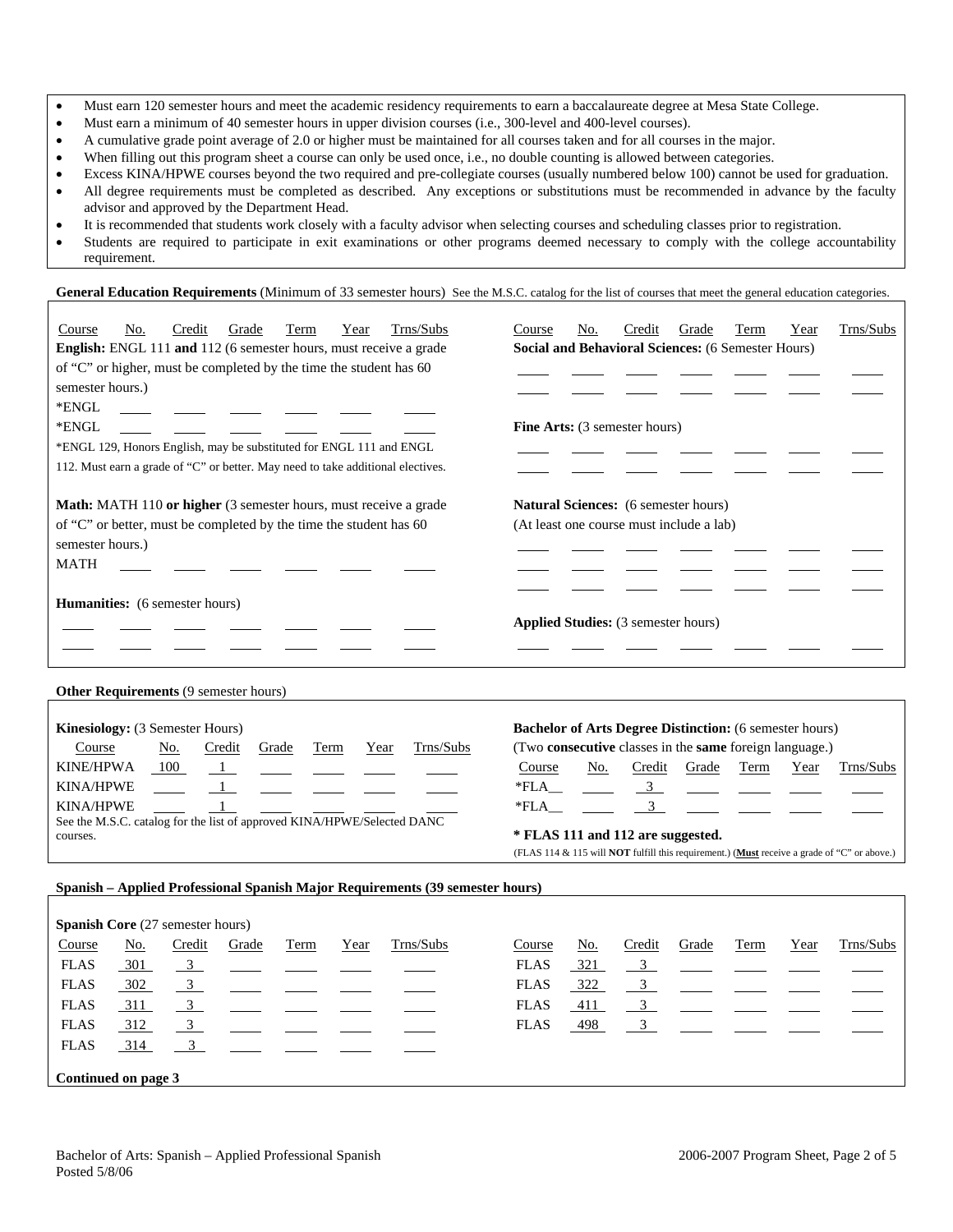|             |            |        |       |      |      | <b>Concentration in Applied Professional Spanish</b> (12 Semester Hours) |             |     |        |       |             |      |           |
|-------------|------------|--------|-------|------|------|--------------------------------------------------------------------------|-------------|-----|--------|-------|-------------|------|-----------|
| Course      | No.        | Credit | Grade | Term | Year | Trns/Subs                                                                | Course      | No. | Credit | Grade | <b>Term</b> | Year | Trns/Subs |
| <b>FLAS</b> | <u>431</u> |        |       |      |      |                                                                          | <b>FLAS</b> | 434 |        |       |             |      |           |
| <b>FLAS</b> | 433        |        |       |      |      |                                                                          | <b>FLAS</b> | 435 |        |       |             |      |           |
|             |            |        |       |      |      |                                                                          |             |     |        |       |             |      |           |

| Electives (All college level courses appearing on your final transcript, not listed above that will bring your total semester hours to 120 hours.<br>Excludes KINA/HPWE activity courses.) (39 semester hours; 1 hour of upper division may be needed.) |     |        |       |      |      |           |        |     |        |       |      |      |           |
|---------------------------------------------------------------------------------------------------------------------------------------------------------------------------------------------------------------------------------------------------------|-----|--------|-------|------|------|-----------|--------|-----|--------|-------|------|------|-----------|
| Course                                                                                                                                                                                                                                                  | No. | Credit | Grade | Term | Year | Trns/Subs | Course | No. | Credit | Grade | Term | Year | Trns/Subs |
|                                                                                                                                                                                                                                                         |     |        |       |      |      |           |        |     |        |       |      |      |           |
|                                                                                                                                                                                                                                                         |     |        |       |      |      |           |        |     |        |       |      |      |           |
|                                                                                                                                                                                                                                                         |     |        |       |      |      |           |        |     |        |       |      |      |           |
|                                                                                                                                                                                                                                                         |     |        |       |      |      |           |        |     |        |       |      |      |           |
|                                                                                                                                                                                                                                                         |     |        |       |      |      |           |        |     |        |       |      |      |           |
|                                                                                                                                                                                                                                                         |     |        |       |      |      |           |        |     |        |       |      |      |           |
|                                                                                                                                                                                                                                                         |     |        |       |      |      |           |        |     |        |       |      |      |           |
|                                                                                                                                                                                                                                                         |     |        |       |      |      |           |        |     |        |       |      |      |           |

## **GRADUATION INFORMATION**

See the "Undergraduate Graduation Requirements" in the Mesa State College catalog for additional graduation information.

**GENERAL EDUCATION REQUIREMENTS** (Minimum of 33 Semester Hours) See current Mesa State College catalog for list of courses that fulfill the requirements below. If one (or more) of the selections below is required in your major, you must use it to fulfill the major requirement and **make a different selection to meet the general education requirement. The courses may not be used to fulfill both requirements.**

**English – 6** Semester Hours (Must be **completed** before student has 60 semester hours. Must receive grade of "C" or above.) ENGL 111 **and** ENGL 112 **or** ENGL 129 *(by permission)*

**Mathematics – 3** Semester Hours chosen from: MATH 110 **or higher** (Must be **completed** before student has 60 semester hours. Must receive grade of "C" or above.)

**Humanities – 6** semester hours

**Social and Behavioral Sciences – 6** semester hours

**Fine Arts – 3** semester hours

**Natural Sciences – 6** semester hours (At least one course must include a lab.)

**Applied Studies – 3** semester hours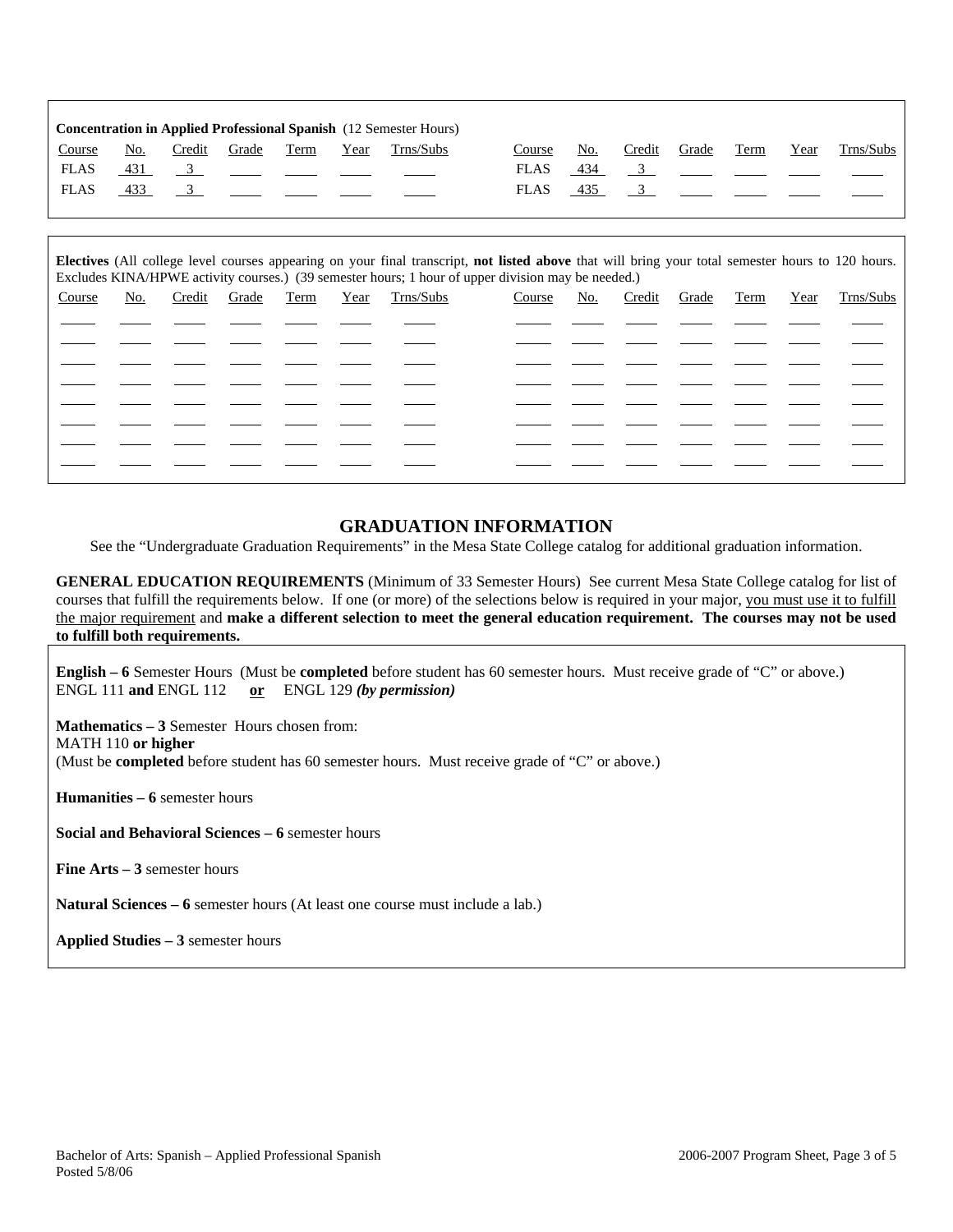# **OTHER REQUIREMENTS** (9 Semester Hours)

## **Kinesiology – 3** Semester Hours

Each student must take KINE/HPWA 100 together with two KINA/HPWE/Selected DANC courses. See current catalog for listing.

## **Degree Distinction – 6** Semester Hours **(FLAS 111 and 112 are suggested)**

Select from one of the following sequences: FLAF 111 *followed by* FLAF 112 **or** FLAG 111 *followed by* FLAG 112 **Or** FLAS 111 *followed by* FLAS 112 **or** Two **consecutive** classes in the **same** foreign language. \*(FLAS 114 & 115 will **NOT** fulfill this requirement. **Must** receive a grade of "C" or above in **both** classes.)

## **Spanish – Applied Professional Spanish** (39 Semester Hours)

## **Spanish Core** (27 Semester Hours)

FLAS 301 Advanced Spanish Grammar FLAS 302 Advanced Spanish Composition FLAS 311 History and Culture of Spain FLAS 312 History and Culture of Latin America FLAS 314 Advanced Spanish Conversation FLAS 321 Introduction to the Literature of Spain FLAS 322 Introduction to the Literature of Latin America FLAS 411 Spanish and the Nature of Language FLAS 498 Spanish Practicum

# **Concentration in Applied Professional Spanish** (12 Semester Hours)

FLAS 431 Spanish for Medical & Social Services FLAS 433 Business Spanish FLAS 434 Translation FLAS 435 Interpreting

# **General Electives: 39 Semester Hours;** 1 hour of upper division are needed.

Students are required to participate in exit examinations or other programs deemed necessary to comply with the college accountability requirement. All degree requirements must be completed as described above. Any exceptions or substitutions must be recommended in advance by the faculty advisor and approved by the Department Head.